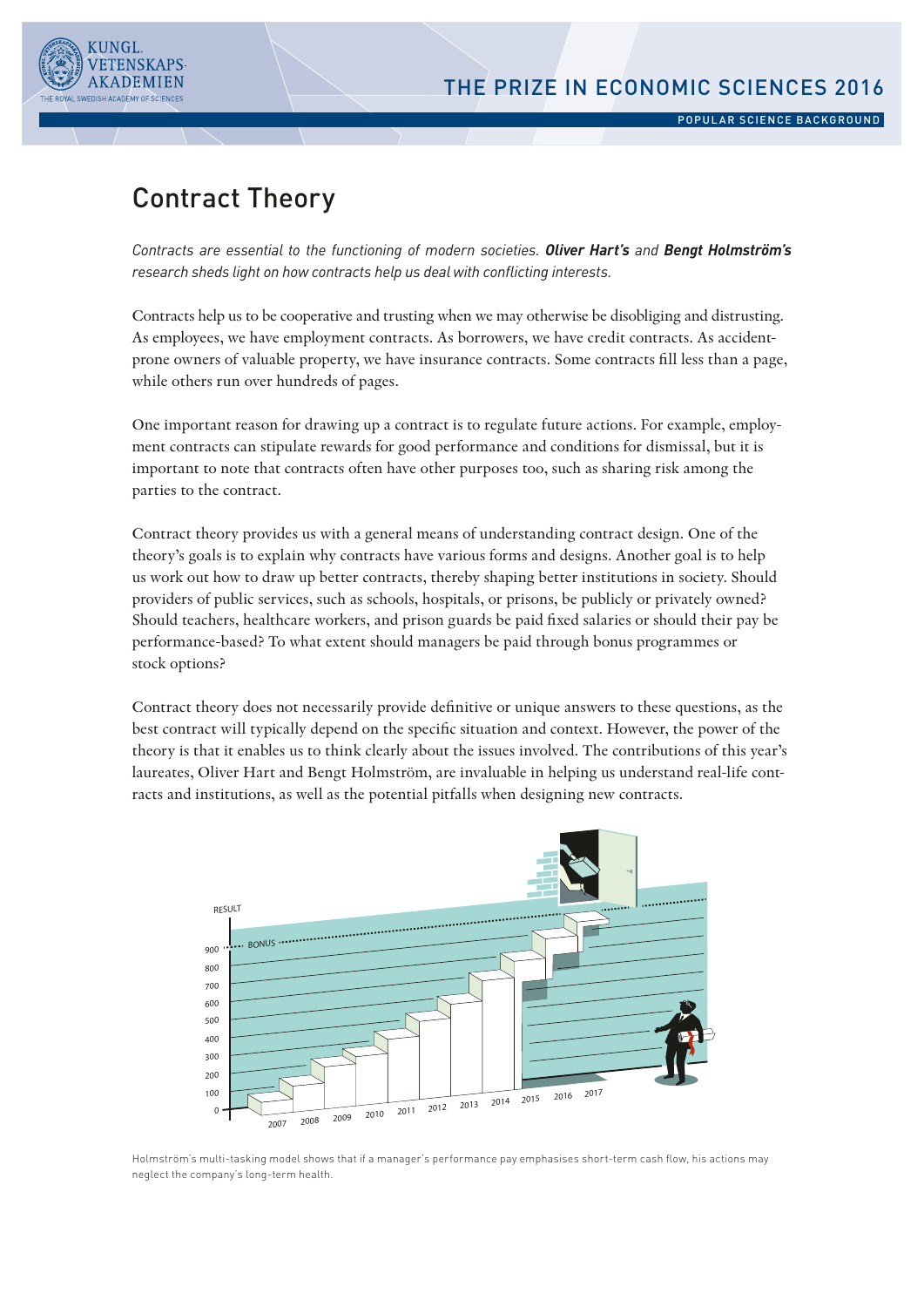## The tension between insurance and incentives

If you have vehicle insurance, it is unlikely that you will be fully reimbursed if you have an accident. What is the motivation for deductibles and co-pay? If accidents happen by pure chance, surely it would be better to have insurance contracts that perfectly pool risks and thus relieve you of all the losses associated with a particular accident. But full insurance invites *moral hazard:* if we are fully insured, we may become more careless.

The tension between insurance and incentives is due to a combination of two factors. The frst is a *confict of interests:* not everyone is an angel. If we were all equally careful, regardless of whether or not we bore the full consequences of our behaviour, full insurance would be unproblematic. The second factor is *measurement:* not all our actions can be perfectly observed. If an insurer could see every careless action, an insurance contract might fully cover all losses caused by true accidents, but not those caused by reckless behaviour.

The same type of tension may be present in many other contractual settings, like employment relationships. In most cases, an employer is better able to bear risk than an employee. If the employee were always to act in both parties' best interest, no incentives to the contrary would be needed: the tension between insurance and incentives would be moot, and it would be optimal to ofer the employee the insurance of a fxed salary. But if his interests clash with those of the employer *and* his behaviour is difficult to observe directly, an employment contract with a stronger link between pay and performance may be desirable.

#### Paying for performance

Although the problem of providing incentives for employees had been known for a long time, the level of analysis was dramatically raised in the late 1970s, when researchers arrived at more exact answers to the question of how to design an optimal incentive contract. The frst major insights were derived in the context of employment contracts involving risk-averse *agents* (employees) whose actions could not be directly observed by the *principal* (employer). Instead, the principal could only imperfectly observe a measure of the agent's performance.

A central result, published separately and independently by Bengt Holmström and Steven Shavell in 1979, is that an optimal contract should link payment to all outcomes that can potentially provide information about actions that have been taken. This *informativeness principle* does not merely say that payments should depend on outcomes that can be afected by agents. For example, suppose the agent is a manager whose actions infuence her own frm's share price, but not share prices of other frms. Does that mean that the manager's pay should depend only on her frm's share price? The answer is no. Since share prices refect other factors in the economy – outside the manager's control – simply linking compensation to the frm's share price will reward the manager for good luck and punish her for bad luck. It is better to link the manager's pay to her frm's share price relative to those of other, similar frms (such as those in the same industry).

A related result is that the harder it is to observe the manager's efort – perhaps due to many distorting factors blurring the relationship between her efort and the company's performance – the less the manager's pay should be based on performance. In industries with high risk, payment should thus be relatively more biased towards a fxed salary, while in more stable environments it should be more biased towards a performance measure.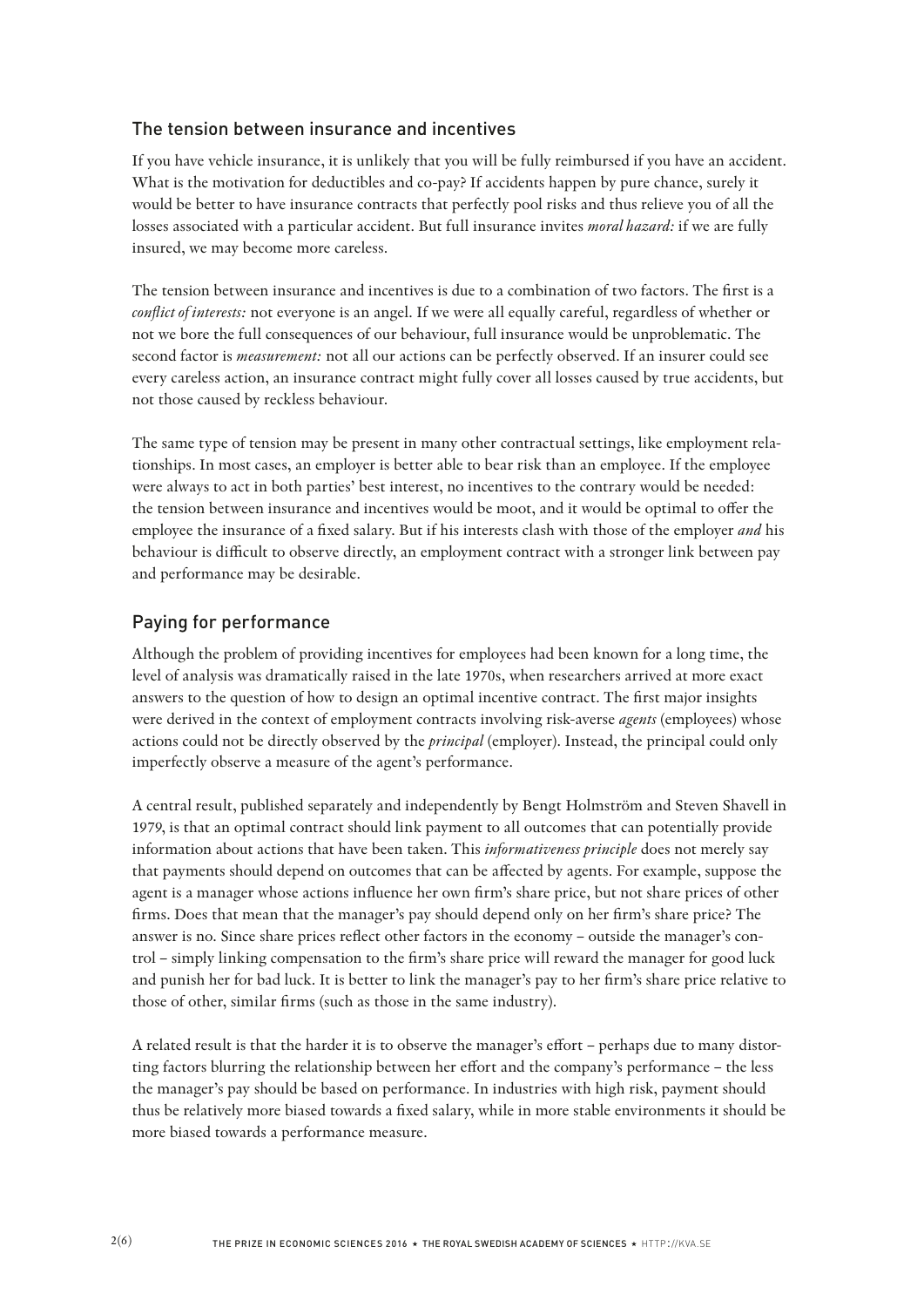This early work, especially Holmström's 1979 article, gave precise answers to basic questions about performance pay. However, it soon became clear that important aspects of reality were missing from the underlying model. The early work therefore led to a great deal of subsequent research, both by Holmström and by others.

## Strong incentives versus balanced incentives

In an article published in 1982, Holmström analysed a dynamic situation in which an employee's current salary does not explicitly depend on his performance. Instead, the employee is motivated to work hard due to concern about his career and future salary. In a competitive labour market, a company must reward current performance with higher future earnings, otherwise the employee will simply switch employer. Although this may appear to be an efficient system for rewarding and motivating workers, it has one drawback: career concerns may be so strong for people starting their working lives that they work excessively hard, while older people without this incentive tend to slack of. Holmström's *career-concerns* model has also been applied to other contexts, such as the relationship between politicians and their voters.

In Holmström's original 1979 article, the agent was assumed to be responsible for a single task. In 1991, Holmström and Paul Milgrom extended the analysis to a more realistic scenario where an employee's job consists of many different tasks, some of which may be difficult for the employer to monitor and reward. To deter the employee from concentrating on tasks for which performance is easier to measure, it may be best to offer weak overall incentives. For instance, if teachers' salaries depend on (easy to measure) student test scores, then teachers might spend too little time teaching equally important (but harder to measure) skills such as creativity and independent thinking. A fxed salary, independent of any performance measures, would lead to a more balanced allocation of efort across tasks. The results of this *multi-tasking* model changed how economists think about optimal compensation schemes and job design.

*Team work* also modifes the original pay-for-performance framework. If performance refects the joint eforts of a group of individuals, some members may be tempted to shirk, free-riding on the eforts of their workmates. Holmström addressed this issue in an article from 1982, showing that when the frm's entire income is divided among team members (as in a worker-owned frm), efort will generally be too low. An outside owner for the frm can boost individual incentives because compensation can be more fexible: total compensation for the team members no longer needs to add up to the total income they generate. This example hints at another important issue that can be addressed by contract theory, namely ownership and control.

## Incomplete contracts

Imprecise performance measurement is not the only obstacle to drawing up efficient contracts. Parties are frequently unable to realistically articulate detailed contract terms in advance. The problem then becomes how to design the best rudimentary contract. This is the domain of incomplete contracts.

A major breakthrough arrived in the mid-1980s, in the work of Oliver Hart and his collaborators. The main idea is that a contract that cannot explicitly specify what the parties should do in future eventualities, must instead specify who has the right to decide what to do when the parties cannot agree. The party with this decision right will have more bargaining power, and will be able to get a better deal once output has materialised. In turn, this will strengthen incentives for the party with more decision rights to take certain decisions, such as investing, while weakening incentives for the party with fewer decision rights. In complex contracting situations, allocating decision rights therefore becomes an alternative to paying for performance.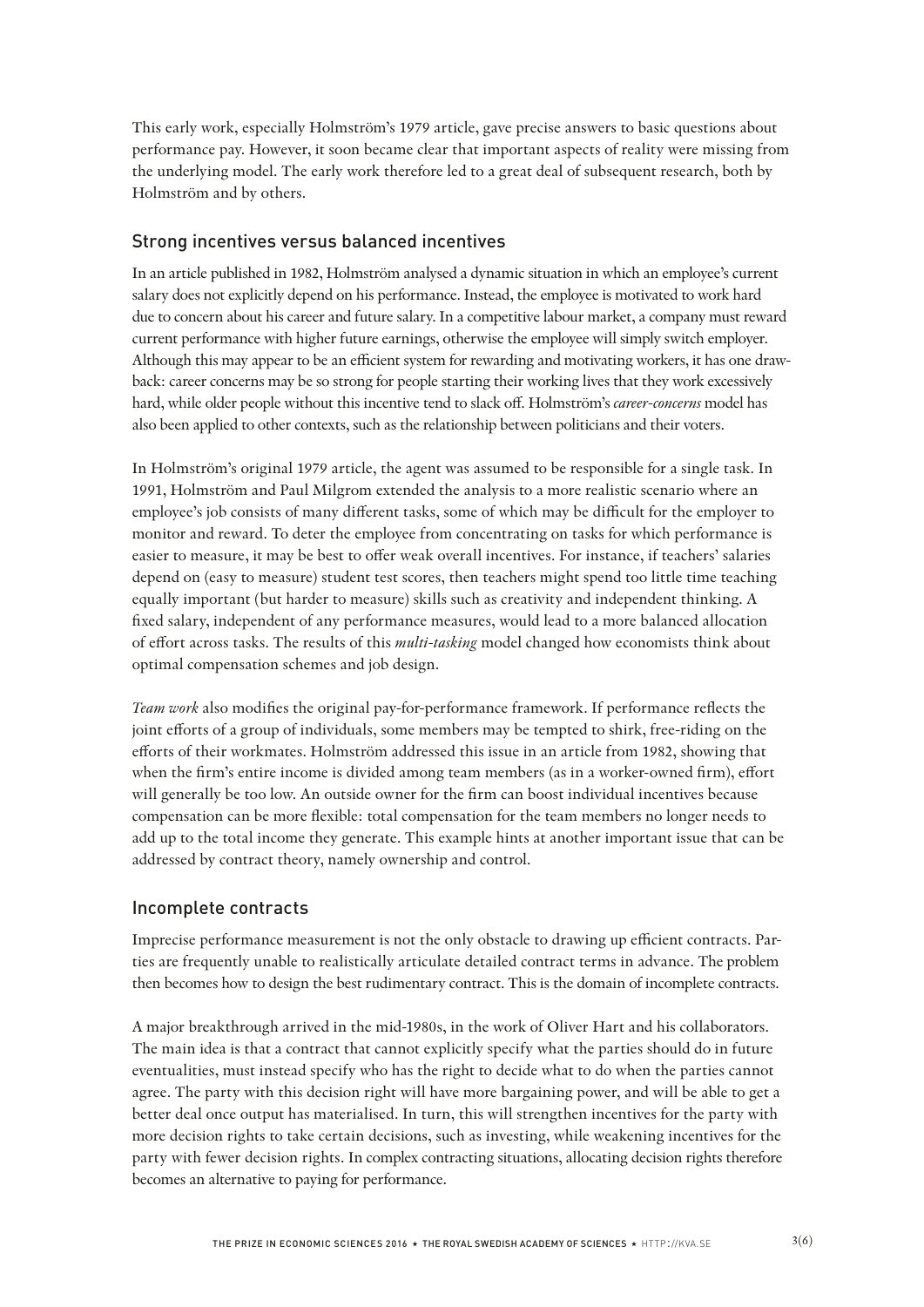# Property rights

In several studies, Hart – along with diferent co-authors, such as Sanford Grossman and John Moore – analysed how to allocate the ownership of physical assets, for example whether they should be owned by a single frm, or separately by diferent frms. Suppose a new invention requires the use of a particular machine and a distribution channel. Who should own the machine and who should own the distribution channel – the inventor, the machine operator, or the distributor? If innovation is the activity for which it is most difficult to design a contract, which seems realistic, the answer could be that the innovator should own all the assets in one company, even though she may lack production and distribution expertise. As the innovator is the party that has to make greater non-contractible investments, she also has greater need of the future bargaining chip that property rights bring to the assets.

## Financial contracts

One important application of incomplete-contract theory has been in fnancial contracts. Suppose, in the example of the manager, that true performance is difficult to use in a contract because the manager is able to divert the frm's profts. The best solution may be for the manager to become an entrepreneur and own the frm herself – an entrepreneur can freely decide how to run the frm, and make the appropriate trade-of between actions that raise profts and actions that increase her private benefts.

The limitation of this solution is that the manager sometimes cannot aford to buy the frm, so that outside investors have to fnance the purchase. But if profts cannot be contracted on, how can investors be sure they will get their money back? One solution is to promise them a fxed future payment (regardless of profts) with collateral: if the payment is not made, ownership is transferred to the investors, who can liquidate the frm's assets. This is actually how most bank loans work – and the theory explains why. More generally, incomplete-contract theory predicts that entrepreneurs should have the right to make most decisions in their frms as long as performance is good, but investors should have more decision rights when performance deteriorates. This feature is typical of real-world fnancial contracts, such as the sophisticated contracts signed by entrepreneurs and venture capitalists.

## Privatisation

Another application of Hart's theory of incomplete contracts concerns the division between the private and public sectors. Should providers of public services, such as schools, hospitals, and prisons, be privately-owned or not? According to the theory, this depends on the nature of non-contractible investments. Suppose a manager who runs a welfare-service facility can make two types of investment: some improve quality, while others reduce cost at the expense of quality. Additionally, suppose that such investments are difficult to specify in a contract. If the government owns the facility and employs a manager to run it, the manager will have little incentive to provide either type of investment, since the government cannot credibly promise to reward these eforts. If a private contractor provides the service, incentives for investing in both quality and cost reduction are stronger. A 1997 article by Hart, together with Andrei Shleifer and Robert Vishny, showed that incentives for cost reduction are typically *too strong*. The desirability of privatisation therefore depends on the trade-of between cost reduction and quality. In their article, Hart and his co-authors were particularly concerned about private prisons. Federal authorities in the United States are in fact ending the use of private prisons, partly because – according to a recently released U.S. Department of Justice report – conditions in privately-run prisons are worse than those in publicly-run prisons.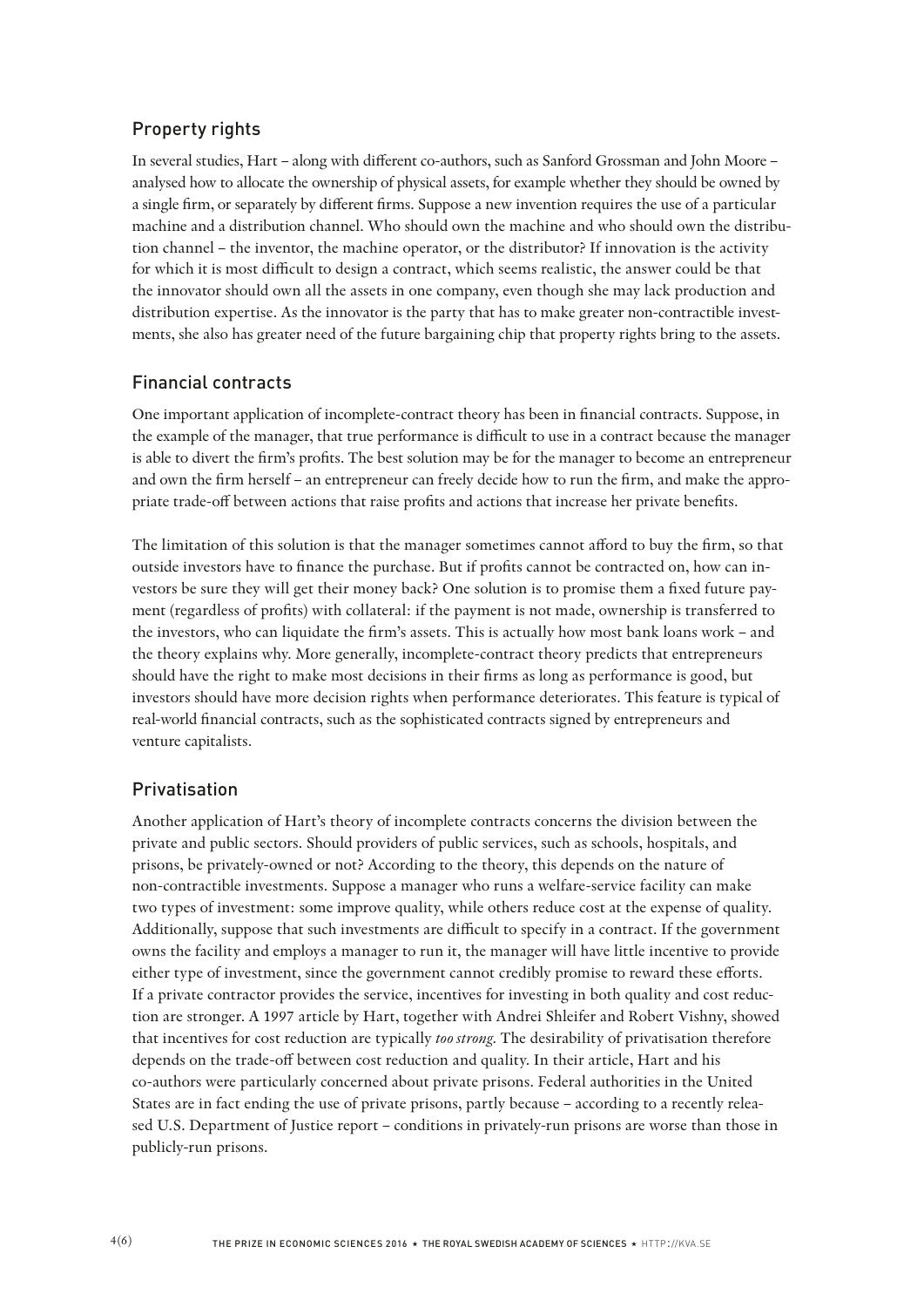# Real-life understanding

Contract theory has greatly infuenced many felds, ranging from corporate governance to constitutional law. Thanks to the work of Oliver Hart and Bengt Holmström, we now have the tools to analyse not only contracts' fnancial terms, but also the contractual allocation of control rights, property rights, and decision rights between parties. The contributions by the laureates have helped us understand many of the contracts we observe in real life. They have also given us new ways of thinking about how contracts should be designed, both in private markets and in the realm of public policy.